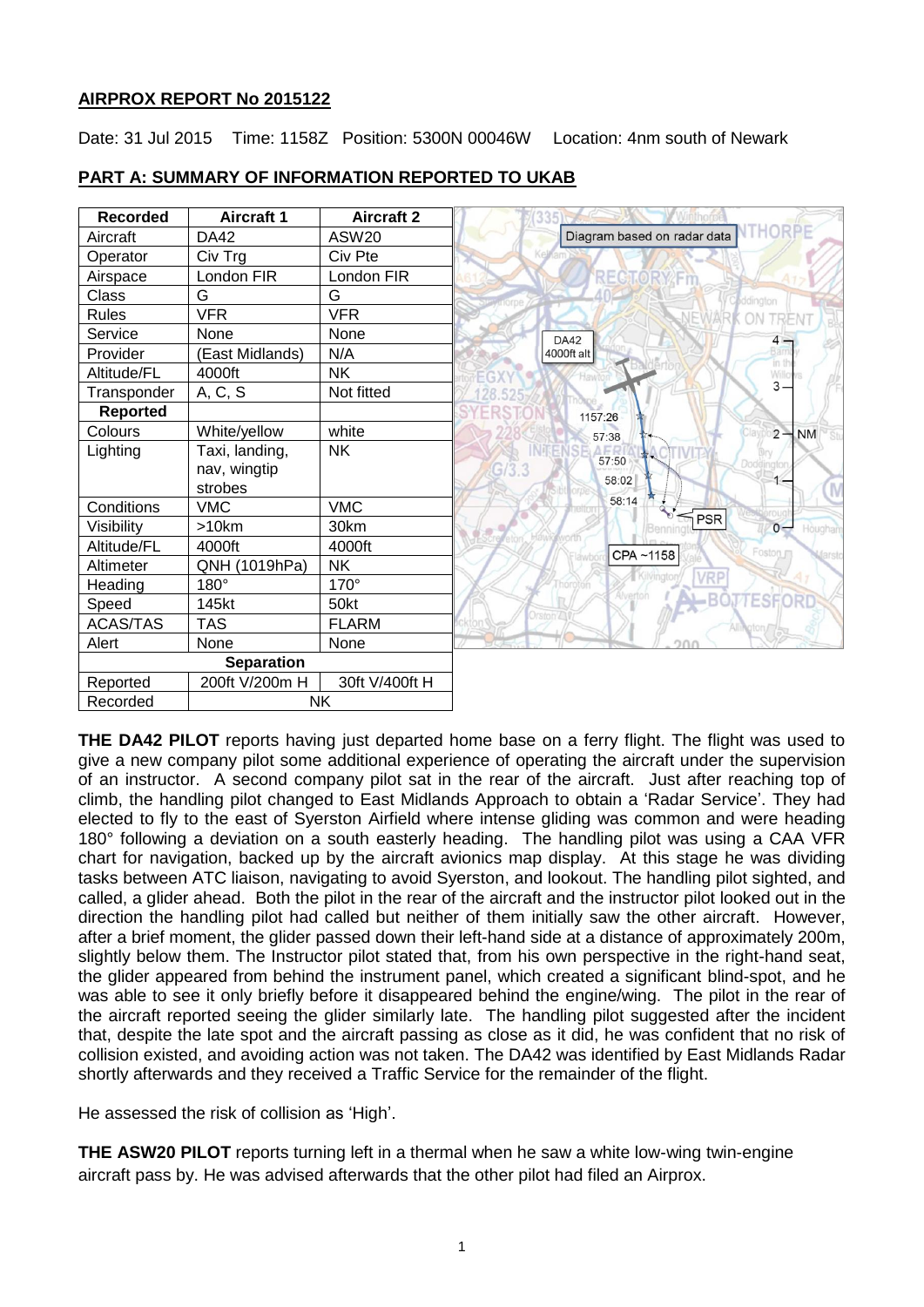He assessed the risk of collision as 'Low'.

**THE EAST MIDLANDS CONTROLLER** was not aware an Airprox had occurred and did not submit a report.

## **Factual Background**

The weather at East Midlands was recorded as follows:

METAR EGNX 311150Z 22009KT 190V250 9999 SCT046 18/06 Q1018

### **Analysis and Investigation**

## **CAA ATSI**

The DA42 pilot made an initial call to East Midlands Radar at 1155:30 requesting a Traffic Service. The East Midlands controller had a medium traffic loading and the allocation of a squawk was not made until 1156:00. However the displayed squawk did not change until the East Midlands controller asked the DA42 pilot to check his squawk at 1157:32, after which the squawk changed from 7000 to 4551. The aircraft was formally identified and given a Traffic Service at 1158:57, reduced due to multiple contacts to the east.

At the time reported by the DA42 pilot in his Airprox report, the DA42 had a primary radar contact in its vicinity on the area radar recording (indicated by leader line on Figure 1 below), but the primary contact disappeared within 10sec of having first appeared. East Midlands ATC also reported in their review of the incident, that a primary contact was visible in close proximity to the DA42 on the controller's radar display.



Figure 1: 1157:48 aircraft changes squawk – (primary contact visible 1.5nm SSE of DA42)

At the time the DA42 was formally identified and a Traffic Service confirmed the controller immediately passed Traffic Information on another contact in the vicinity (Figure 2). This contact was transponding 7000 with Mode C altitude information. There were no other contacts visible in the immediate vicinity of the DA42 on the area radar recording.